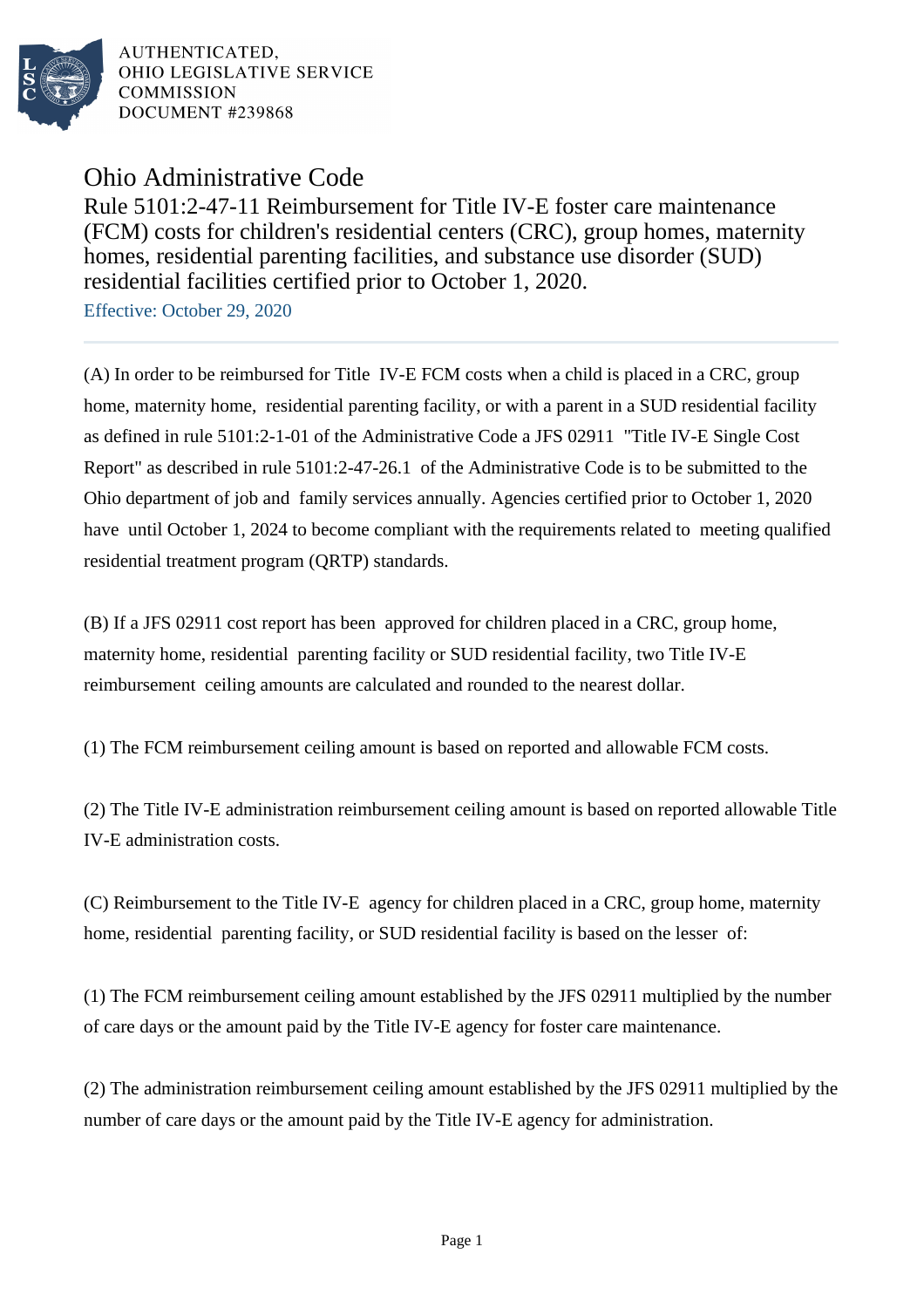

AUTHENTICATED. OHIO LEGISLATIVE SERVICE **COMMISSION** DOCUMENT #239868

(D) Title IV-E costs are reimbursable to the Title IV-E agency at the appropriate federal financial participation (FFP) amount.

(1) The FCM costs are reimbursable at the federal medical assistance percentage (FMAP) which is calculated annually by the federal government; and

(2) Title IV-E administration costs are reimbursable at the fixed rate of fifty per cent.

(E) FCM reimbursement can be claimed whenever a child is placed with a parent in a SUD residential facility without meeting the ADC-relatedness requirement and the placement does not exceed twelve months. The following criteria is to be met:

(1) The recommendation for the placement is specified in the child's case plan before the placement.

(2) The SUD residential facility provides, as part of the treatment for substance abuse, the following services:

(a) Parenting skills training.

(b) Parent education.

(c) Individual counseling.

(d) Family counseling.

(3) The services identified in this rule are provided under an organizational structure and treatment framework with recognized principles of a trauma-informed approach and trauma-specific interventions to address the consequences of trauma and facilitate healing.

(F) Each Title IV-E agency is to enter all cases in the Ohio statewide automated child welfare information system (SACWIS).

(G) To receive reimbursement a Title IV-E agency processing their payments and seeking